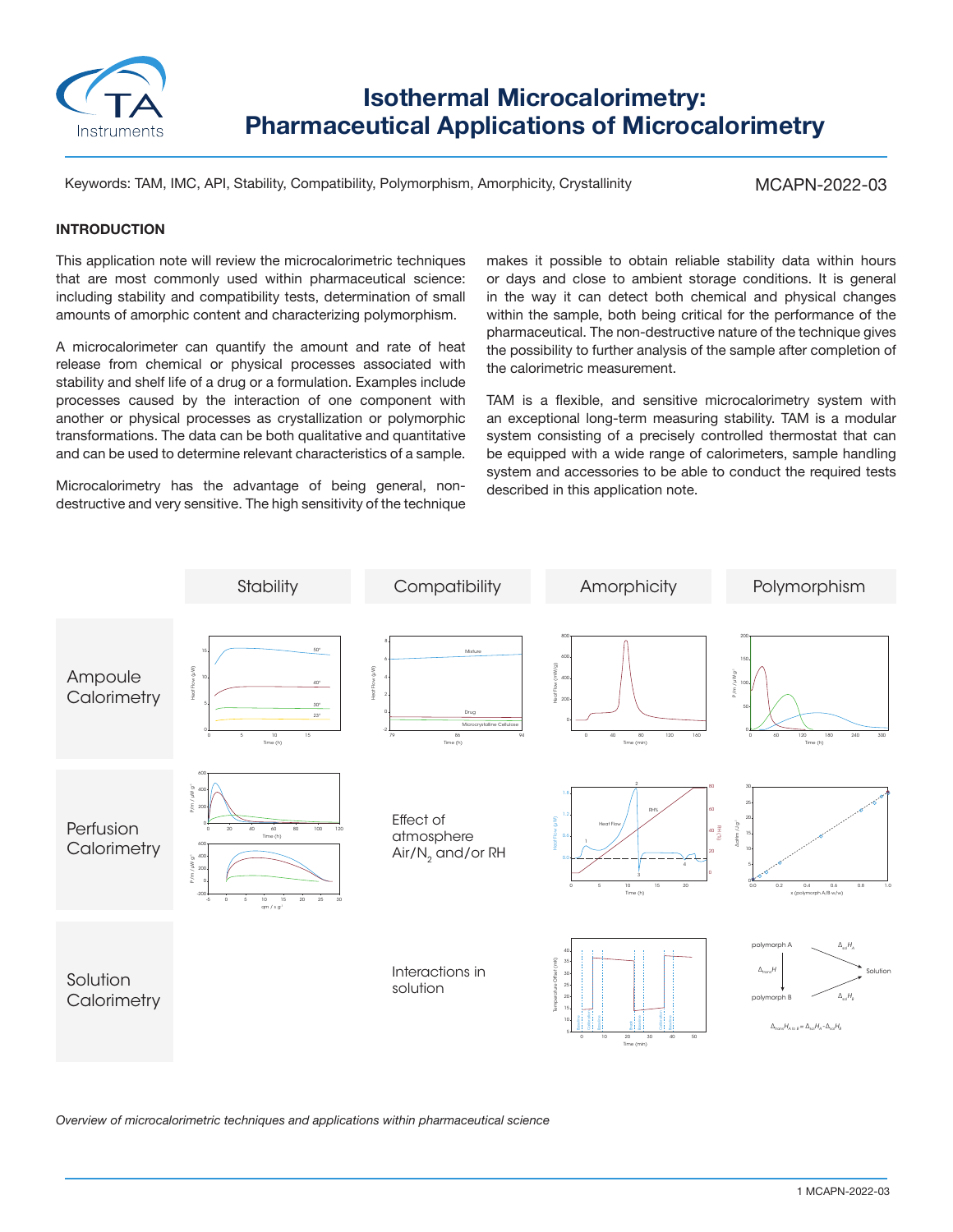#### **STABILITY**

Isothermal microcalorimetry can detect both chemical and physical changes within a sample, it is being used to obtain reliable stability data within hours or days and under near ambient storage conditions.

Chemical degradation is conventionally studied by HPLC, which has the drawback of being relatively insensitive to small changes in concentration. To accelerate any degradation reactions taking place in the sample and shorten the analysis time, elevated temperatures are often used. The data generated when using such accelerated timelines typically require extrapolation to predict the stability at the temperature selected for storage.

The figure below shows the oxidation of dl-α-tocopherol at different temperatures (50 °C, 40 °C, 30 °C and 23 °C). As the temperature increases, the heat flow curves get larger in magnitude, i.e., the rate of reaction increases. The heat flow data was fitted for first order kinetics and the rate constant was plotted in an Arrhenius relationship together with HPLC data on the oxidation product. The TAM data (circles) and HPLC data (triangles) fall into the same linear Arrhenius relationship, indicating it is the same reaction being detected, although TAM is capable of detecting the reaction at much lower temperatures.

Thus, microcalorimetry is particularly useful for quantifying very slow reaction rates.



### **COMPATIBILITY**

Compatibility testing is a form of stability testing that evaluates the possible interaction between the constituents of a multi-component sample, e.g., an API with an excipient. Microcalorimetry has proven to be particularly useful for compatibility testing; in some cases, data is obtained after only a few hours. The difference between the measured response and the expected or non-interactive response from combining the responses of the individual components indicates incompatibility.

Screening for stability and compatibility can be performed as stress tests with increased temperature (e.g., 40°C) and/or relative humidity (e.g., 50 or 75 %). The tests can be performed both qualitatively (Yes/No) and quantitatively (understanding the kinetics of the process) as it is possible to kinetically model the heat flow data. These tests can be performed on the API alone, in combinations with excipients – compatibility. It can also be performed on the formulated product as well as with packaging materials.



## **AMORPHICITY**

The degree of crystallinity is a measure of crystal perfection. The crystallinity of all real crystals lies somewhere between that of a perfect crystal and a totally amorphous material corresponding to zero crystallinity. Crystals with a relatively small amount of imperfections are said to possess high crystallinity while crystals with high amounts of imperfections are said to have low crystallinity.

A pharmaceutical can be produced intentionally in an amorphous form for increased bioavailability. Stability needs to be demonstrated and controlled as discussed in the previous section. Small amounts of amorphous content in a supposedly crystalline material can be formed by processing e.g., by milling or compression and it is critical to detect and to be able to quantify.

Processed induced amorphous regions can have a great impact even if the percentage is small because these regions are typically located on the particle surface. The presence of imperfections (amorphicity) in a crystal affect properties as solubility, dissolution rate and surface energy and even small amounts need to be detected and sometimes quantified.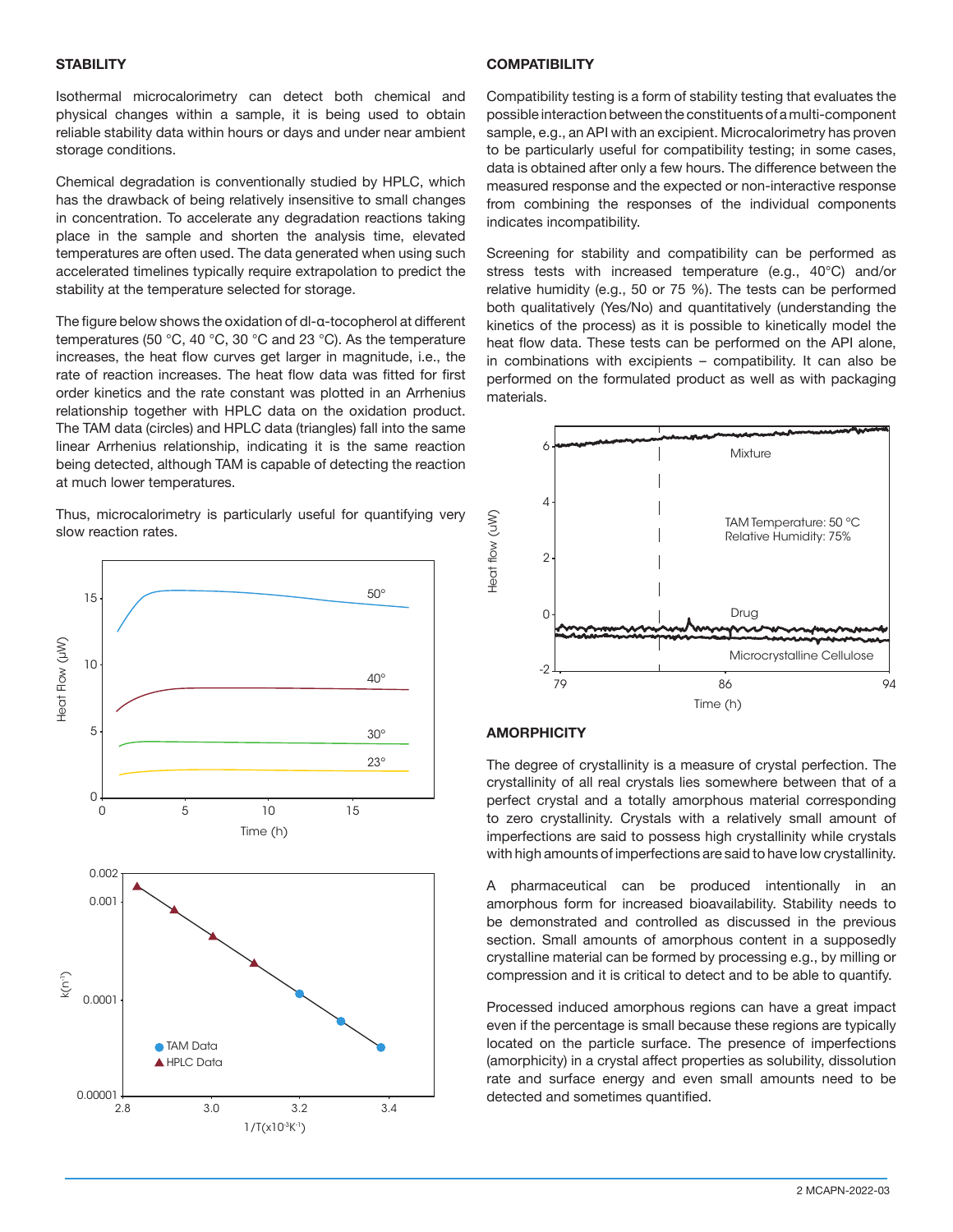Imperfections in a crystal increase the energy (enthalpy) of the crystal. This enthalpy increase compared to a reference crystal of high crystallinity can be measured by calorimetry by two methodologies that are described in the *USP 696 Characterization of crystalline solids by microcalorimetry and solution calorimetry:*

- Heat of crystallization induced by humidity (or solvent vapor pressure) by lowering the glass transition.
- Heat of solution by measuring the dissolution enthalpy.

Heat of crystallization with the micro-hygrostat method

A dry sample is inserted into a closed disposable glass ampoule together with a small tube partly filled with pure solvent or a saturated salt solution to give a certain relative humidity (i.e., vapor activity). The sample preparation takes place on the bench where after the ampoule assembly is thermally equilibrated and introduced into the measuring position of the calorimeter. Vapor from the liquid in the tube will evaporate and sorbs preferentially on the accessible amorphous regions of the particles. This will lower the glass transition temperature or increase the plasticity of the amorphous regions and a recrystallisation of the vapor accessible amorphous regions can be initiated provided that the vapor activity and the calorimetric temperature is high enough.

A typical recrystallisation result consists of an initial sorption period where after a sharp peak due to the crystallization process is obtained. The integrated value is directly related to the amount of amorphous material that has crystallized. For quantification the specific heat of crystallization must be known from a separate experiment with a known amount of amorphous material, e.g., a sample representing 100% amorphous material.



Heat of crystallization with the controlled relative humidity perfusion (cRHp) method

This technique can be very sensitive and fractions of a percentage of amorphous phases in crystalline samples can be detected. The sample is contained in a flow through ampoule where the vapor activity (e.g., RH) can be controlled and changed. Sample is equilibrated at a temperature and RH that do not induce crystallization. The RH is subsequently changed up and down in three equal and well-defined steps: The first step will involve absorption and crystallization, the second desorption and the third only adsorption. The difference between the integrated heat of the first and third peak is attributed to crystallization.





By dissolving the crystals in a suitable solvent in a Solution Calorimeter the crystal structure breaks up and the heat of dissolution is measured. The heat of dissolution is strongly related to the enthalpic content of the crystals. A higher enthalpic content relative to that of a perfect crystal correspond to a lower degree of crystallinity. To attain a quantitative measure of crystallinity the heat of solution of a reference material corresponding to a highly crystalline reference material and a material corresponding to 100% amorphicity must be determined in separate measurements.

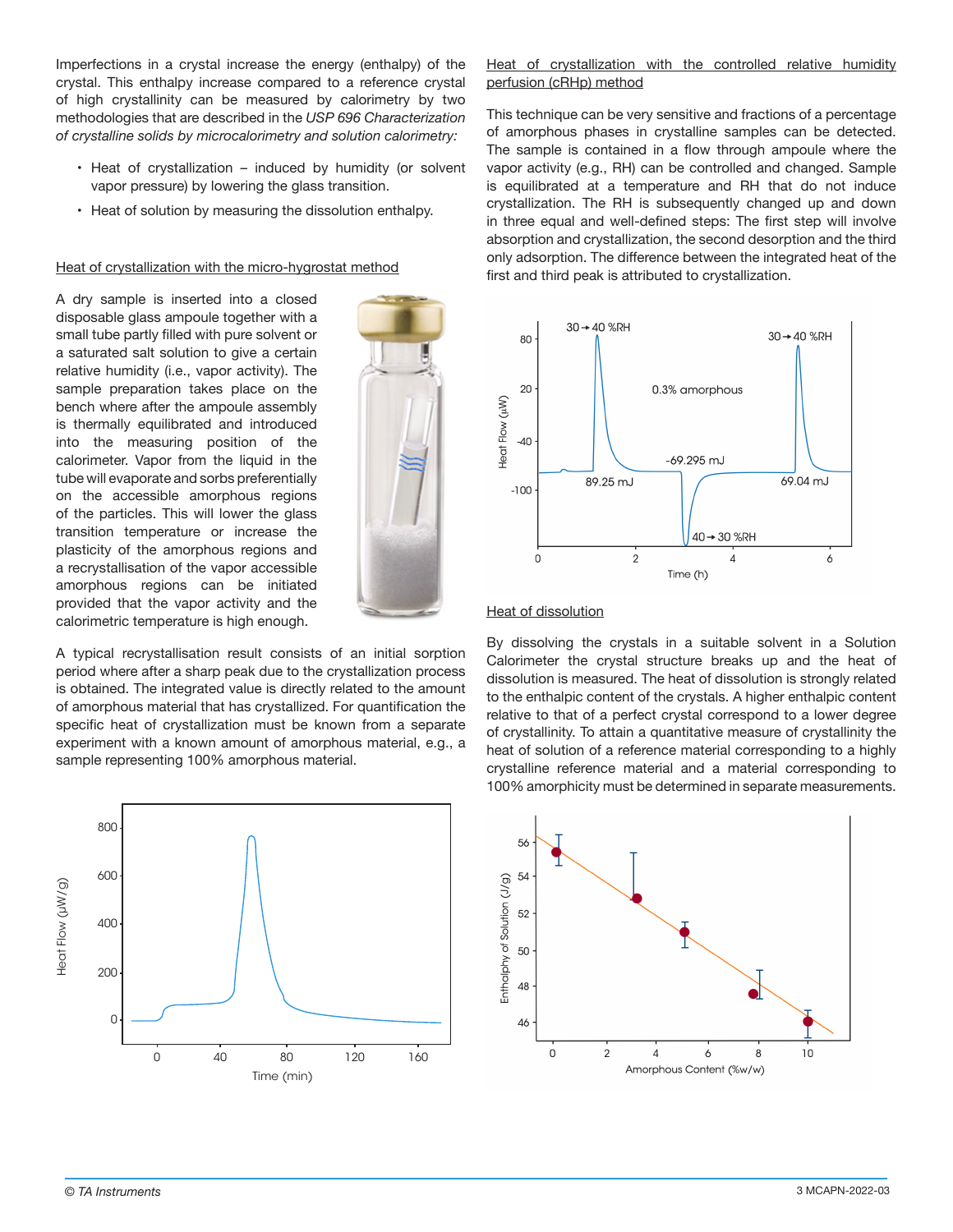| <b>Technique</b>    | <b>Sensitivity %</b><br>amorphous<br>content | <b>Time for</b><br>analysis | <b>Sample</b><br>amount<br>needed | <b>Throughput</b>                                                       | <b>Method setup and</b><br>evaluation                                                                                        | <b>Other</b>                                                                                  |
|---------------------|----------------------------------------------|-----------------------------|-----------------------------------|-------------------------------------------------------------------------|------------------------------------------------------------------------------------------------------------------------------|-----------------------------------------------------------------------------------------------|
| TAM - Microhygrost  | Around 1%                                    | 1-5 hours                   | 10-500 mg                         | 1-48 simultaneous<br>measurements/<br>maximum samples<br>per day: 96    | • Easy to adapt<br>method to<br>substance and not<br>limited to water<br>soluble substances<br>• Calibration is<br>important | • Determines<br>surface<br>amorphicity<br>· Suitable in<br>production control<br>• USP method |
| TAM – cRHp method   | Down to $0.1\%$                              | 5-20 hours                  | 10-50 mg                          | 1-4 simultaneous<br>measurements/<br>maximum samples<br>per day: 2 (8)  | • Easy to adapt<br>method to<br>substance and not<br>limited to water<br>soluble substances<br>• Calibration is<br>important | • Determines<br>surface<br>amorphicity<br>• More for R&D                                      |
| TAM - SolCal method | Down to 1%<br>depending on<br>substance      | 2 hours                     | 50-500 mg                         | 1-4 simultaneous<br>measurements/<br>maximum samples<br>per day: 3 (12) | • Easy to adapt<br>method to<br>substance and not<br>limited to water<br>soluble substances<br>• Calibration is<br>important | • Determines<br>total amoutn of<br>amorphicity<br>• More for R&D<br>• USP methode             |

*Isothermal microcalorimetry has several benefits compared to other methods to assess amorphicity and these include sensitivity, versatility and sample throughput. A summary of the IMC methods can be seen in the table above:*

#### **POLYMORPHISM**

Polymorphism refers to the ability of a substance to crystallize into different crystal forms. Since the physical and chemical properties of a substance are closely related to its crystal structure, polymorphism is of great importance to activities related to solidstate materials.

The study of polymorphism and pseudo-polymorphism is a critical part of the drug development process because pharmaceutical properties can be impacted depending on which forms exist in the final product. For example, since polymorphs are in different energy states (including metastable forms), solubility can be affected, which in turn can impact bioavailability. Interconversion from a more soluble to a less soluble form may occur during manufacture of the pure drug, during formulation processes, and after long-term storage, thereby changing the pharmaceutically active properties of the final product.

With TAM it is possible to:

- Determine relative stability of polymorphic pairs
- Get transition temperatures (if solubility data exists)
- Answer the question is my powder in a meta-stable state?
- Process monitor: which factors can kinetically stabilize / destabilize the system

The thermodynamics and kinetics of transfer of one polymorphic form to another of lower energy is very important to quantify. For instance, the relative stability of two forms can be assessed by solution calorimetry. A "yes or no" answer as to whether a given form of a substance that might be meta-stable can be transformed into another form of lower energy.

Calculations of the enthalpy of transition between two polymorphs from the heats of solution. By measuring the heat of solution of two different polymorphic forms, it is possible to calculate the transformation enthalpy ( $\Delta_{\text{trans}}H$ ) for the transition of form A to form B by taking the difference in the heat of solution between the two forms ( $\Delta_{sol}H_{A}$  and  $\Delta_{sol}H_{B}$ ). The direction of the transformation (A to B or B to A) is an indication of the relative stability of the pair and is more likely to occur if the transformation enthalpy is negative (exothermic). In addition, if the solubility of the two forms is known the thermodynamic transition temperature between the two forms can be obtained for enantiotropic (reversible) polymorphic pairs.



Ampoule calorimetry can be used to study the kinetics of transition of one form into another in terms of the heat flow as a function of time. Transformation of a meta-stable form into the